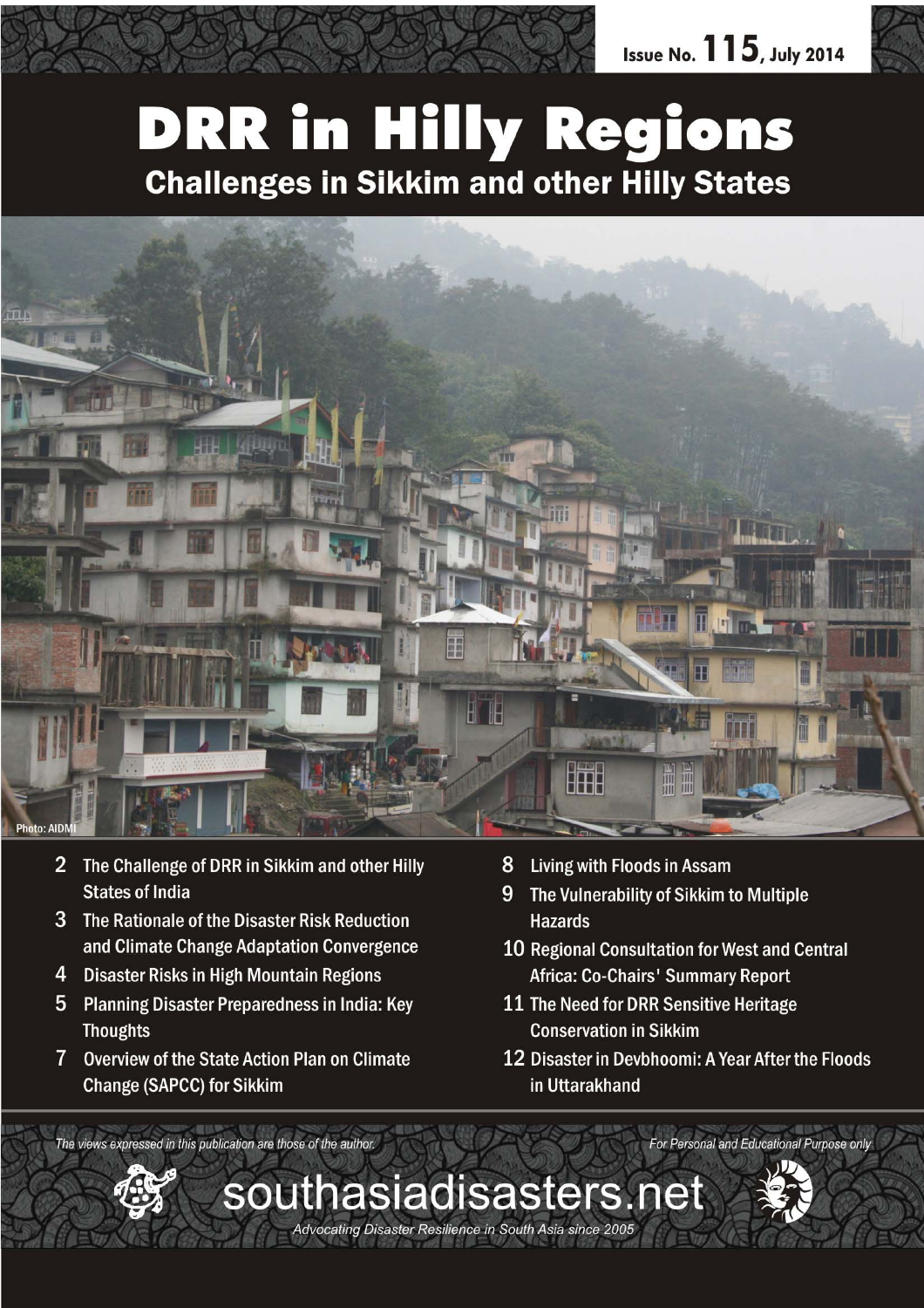#### INTRODUCTION

### The Challenge of DRR in Sikkim and other Hilly States of India

In the aftermath of repeated<br>disasters like the Kashmir disasters like the Kashmir Earthquake (2005), the annual floods in Assam, the devastating cloudburst and flash floods in Uttarakhand (2013) or the Sikkim earthquake of 2011, the hilly states of India have emerged as the most disaster prone states in the country. A harsh climate, an unforgiving terrain and remote location coupled with make such states and their citizens highly vulnerable to multiple hazards.

Of these hilly states, Sikkim holds a special strategic significance for India. Bounded by Nepal, Tibet and Bhutan from three sides, the only entry into the state from the Indian mainland is through the south. The problem of accessibility is further compounded by the geo-physical profile of the state which makes it susceptible to earthquakes (Sikkim is in zone IV of Seismic activity), floods and landslides. All these factors combine to make the state of Sikkim extremely vulnerable to the adverse impacts of disasters. Furthermore, global warming also threatens the ecologically sensitive state by adding the imminent risk of floods due to the melting of glacial lakes.

The 2011 earthquake along the Sikkim-Nepal border exposed certain faultlines in the disaster response capacities of the state. But the state disaster management authority has taken proactive steps in the form of a robust state disaster management plan. Apart from a detailed and exhaustive hazard and vulnerability profile of the state, this plan also included endangered species of flora and fauna in the state.

Being ecologically fragile, the state of Sikkim also has a State Action Plan



on Climate Change (SAPCC). This plan gives impetus to the National Action Plan on Climate Change (NAPCC) by focusing on the necessary interventions needed in the state of Sikkim. Thus, it is observed that there are a lot of challenges for effective disaster risk reduction in the hilly states of India, particularly in Sikkim. The above map gives an overview of the geophysical features of Sikkim. **– Kshitij Gupta**

### ABOUT THIS ISSUE

This issue of *Southasiadisasters.net* aims to highlight the challenges to effective DRR in Sikkim and other hilly states of India. The articles in this issue are based on various topics subsumed under this vast theme and range from the risk of climate change in DRR to the exigencies of DRR sensitive heritage conservation in such hilly states.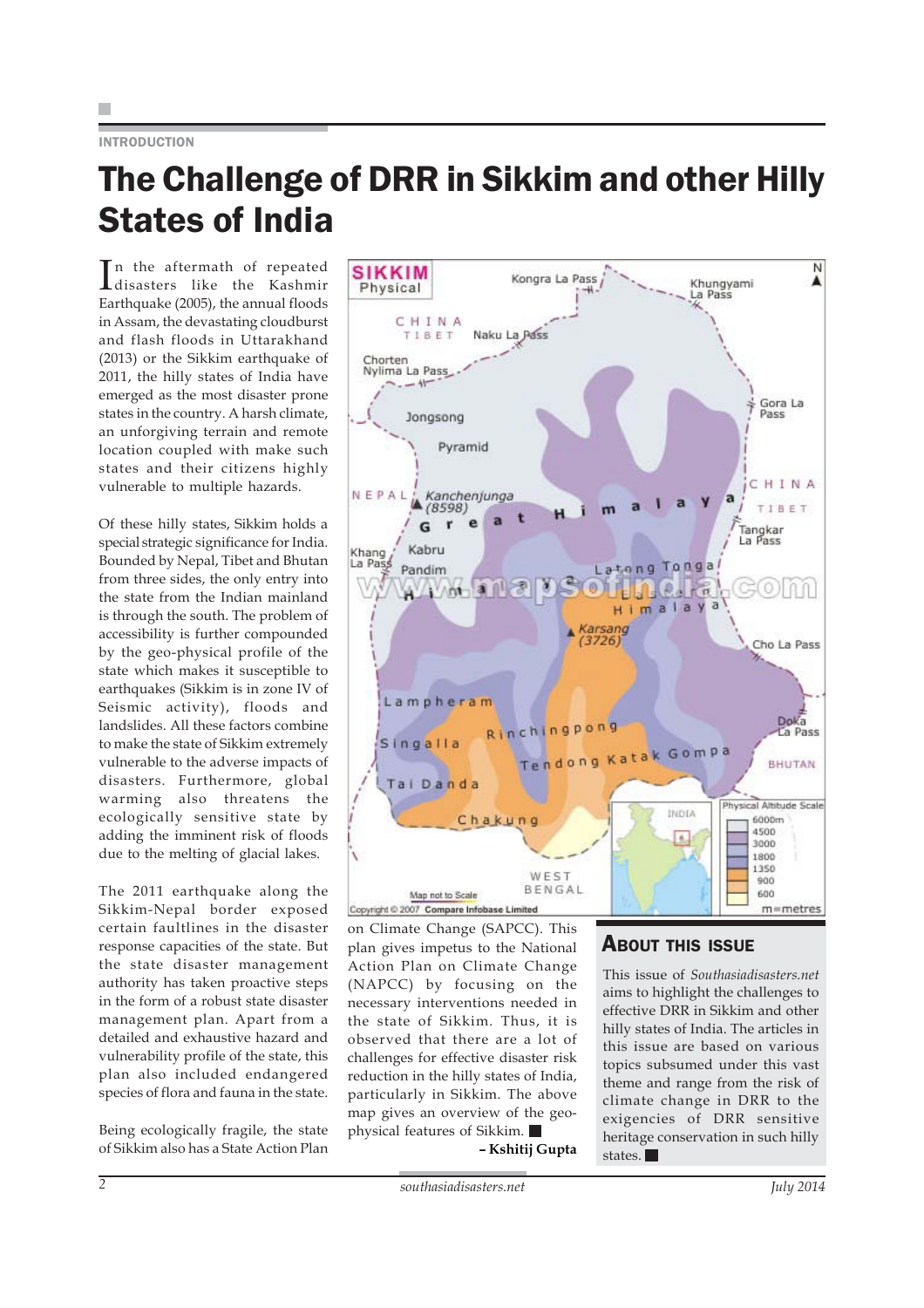## The Rationale of the Disaster Risk Reduction and Climate Change Adaptation Convergence

Synergies for financing disaster<br>Frisk reduction (DRR) and climate change adaptation (CCA) was one of the topics that was discussed at the Eight International Conference on Community–based Adaptation in Kathmandu, Nepal. Participants however, were also inquiring more evidences approving the linkage between DRR and CCA activities. Hence, this short note, argues the importance and necessity of the integration of DRR with CCA.

Achieving effective DRR activities without considering CCA is hard to accomplish. Vulnerability to the increased frequency and magnitude of extreme climate variables (temperature and precipitation) is greater for developing countries. Thus, adaptive capacity and disaster risk reduction activities related to the changing climate is dependent on the development strategies that are being pursued by developing countries<sup>1</sup>. Adapting to the changing climate relies on the reduction and management of climate-induced disaster risks. Therefore, and as a result of the overlapping definitions and concepts, measures and objectives of CCA and DRR, which are reflected in their concepts and goals, a number of national and international documents have been focused on CCA and DRR

simultaneously<sup>2 3 4 5 6</sup>. At the international level, the Hyogo Framework for Action (HFA) of 2005, which has been endorsed by the United Nations General Assembly, expects to promote the integration of risk reduction and adaptation to climate change strategies. The Bali Action Plan (2007) has also approved the linkages between DRR and CCA and called for enhanced actions on adaptation, including disaster reduction strategies, as well as identifying the loss and damage associated with climate change impacts in developing countries<sup>7</sup>. Development and humanitarian practitioners are collectively trying to empower those who are vulnerable and exposed to hazards and climate change. This also requires an approach that integrates the concepts and practices of DRR with CCA. Similarities also exist in other area of activities in DRR and CCA such as knowledge and practices, financial mechanism as well as national institutions. In short, CCA and DRR are already converging in the following  $a$ reas $8$ :

- International agreements
- Financial mechanism
- National institutions
- Knowledge and practices
- Humanitarians and civil society efforts

In Nepal, since integration of CCA and DRR activities have yet to be institutionalized within various sectors, it is essential that an adequate implementation mechanism with an inter-sectoral approach buttressed with timely information and experience sharing discussions and more importantly, institutional commitment/support be developed. Nepal however, has developed a local adaptation plan of action<sup>9</sup> (LAPA) manual to address the climate change adaption as well as well as the local disaster risk management planning10 (LDRMP) guideline to adapt an effective and practical action plan to reduce disaster risks at the organizational level. Reviewing both documents shows that while both documents are sharing a great deal of common activities, the LAPA manual is more detail oriented and the LDRMP guidelines however, provide a better direction to identify and connect to the related institutions at all levels. Therefore, a combination of the both these documents is most likely to develop an adequate implementation mechanism that works toward adapting to the changing climate as well as reducing disasters risks, including climateinduced disasters in Nepal.

#### – **Sima Mostofi Javid (Ph.D.),** Consultant, Disaster Risk Reduction and Climate Change Adaptation, Nepal

6 Turnbull, M., Sterrett, L. Ch. And Hilleboe, A. 2013. Toward Resilience: A Guide to Disaster Risk Reduction and Climate Change Adaptation, Practical Action Publishing Ltd 7 Accelerating the Implementation of the Hyogo Framework for Action (HFA) in Asia and the Pacific, Asian Disaster

8 Mitchell, T. Aalst , M. V. and Villanueva, P. S. 2010. Assessing Progress on Integrating Disaster Risk Reduction and Climate Change Adaptation in Development Processes,

9 Government of Nepal, 2011. National Framework on Local Adaptation Plans for Action, Ministry of Science Technology and Environment, Singha Durbar, Kathmandu, Nepal 10 Government of Nepal, 2011. Local Disaster Risk Management Planning guideline. Ministry of Local Development , Sirmahal, Lalitpur, Nepal

Management News, 2010, Vol.15, No. 2

Institute of Development Studies

- 1 Mirza, M. M. Q. 2003. Climate change and extreme weather events: can developing countries adapt? Climate Policy, Vol. 3, Issue 3, p. 233-248
- 2 Hay, J. E. 2012. Disaster risk reduction and climate change adaptation in the Pacific: an institutional and policy analysis, UNDP and UNISDR, http:// www.unisdr.org/we/inform/publications/26725
- 3 Ministry of Agriculture and Cooperatives, Government of Nepal, 2011. Priority Framework for Action Climate Change Adaptation and Disaster Risk Management in Agriculture
- 4 UNICEF/HQ, 2012. Climate change adaptation and disaster risk reduction in the education sector: Resource Manual
- 5 UNICEF/HQ, 2013. Programming for climate change: A reader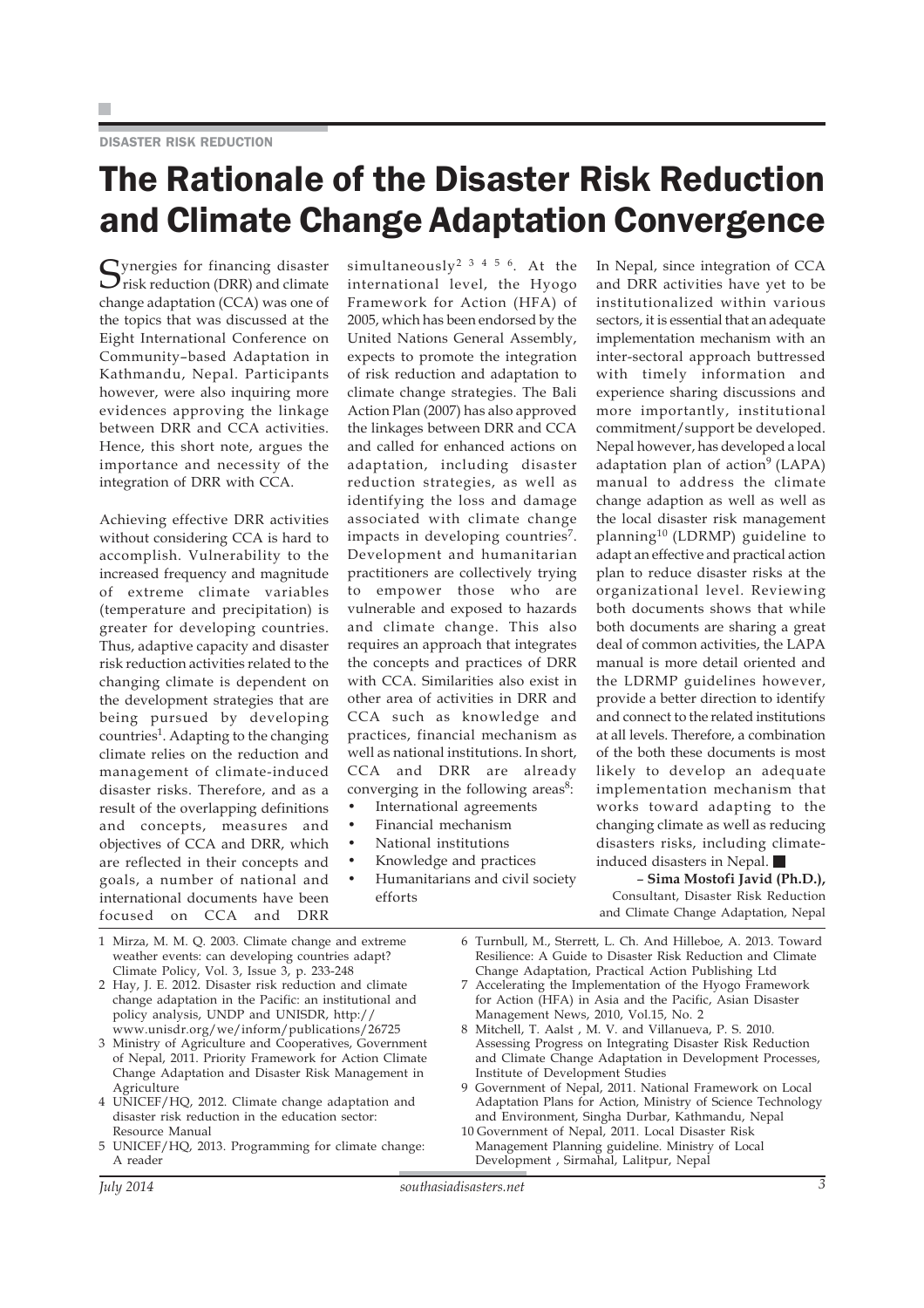#### RISK REDUCTION

### Disaster Risks in High Mountain Regions

 $\mathbf M$  ountains occupy earth's land surface and cover 54% of Asia's land mass. They are home to diverse ecosystems and provide sanctuaries for plant and animal species as well as shelter for 10% of the world's population. Eighty percent of the Earth's surface water originates in the mountains. This water is essential not only for mountain communities but also for billions of people living in the plains.

However, mountains are very sensitive to environmental change. Rise in temperature can disrupt a mountain system and lead to the melting of glaciers, soil erosion, landslides, rock fall, floods, and

avalanches. These disasters can not only cause massive loss of life and property, but also leave mountain communities cut off from the rest of the world for days, weeks, and even months on end.

The mountain areas of the Hindu Kush Himalayan region have suffered a series of disasters in recent years. In 2010, the flooding of the Indus River basin in Pakistan killed thousands and displaced millions. Those floods are seen as a result of climate change combined with wanton destruction of forests in the Hindu Kush mountains. Similarly, Ladakh, which is in the Himalayan region of India, suffered unprecedented rainfall (14 inches in



two hours) and consequent floods that left hundreds dead. In 2013, flash floods triggered by very heavy rainfall and a cloudburst in Uttarakhand affected 12 out of the 13 districts in the state, killing thousands and displacing hundreds of thousands of pilgrims and local people. The deluge washed away roads, bridges and other infrastructure.

In addition, the tragic avalanche of 2012 that buried hundreds of Pakistani soldiers on the Siachen Glacier, located in the Karakoram range in Pakistan, and the recent avalanche that killed 16 Nepalese Sherpas on Mount Everest in 2014 have drawn the world's attention to high-altitude disasters.

To monitor hazard risk and assess changes in the high mountains, ICIMOD has developed the Cryosphere Initiative under the Regional Programme on Cryosphere and Atmosphere. The Cryosphere Initiative focuses on the monitoring of glaciers, snow, and glacial lakes and glacio-hydrology with an emphasis on in-situ measurements, remote sensing, and modelling. Snow cover in the HKH is also being monitored by ICIMOD's new MODIS satellite data receiving and processing facility.



ICIMOD team establishing a Glacial Monitoring system at Yala Glacier, Nepal. Photo credit: Udayan Mishra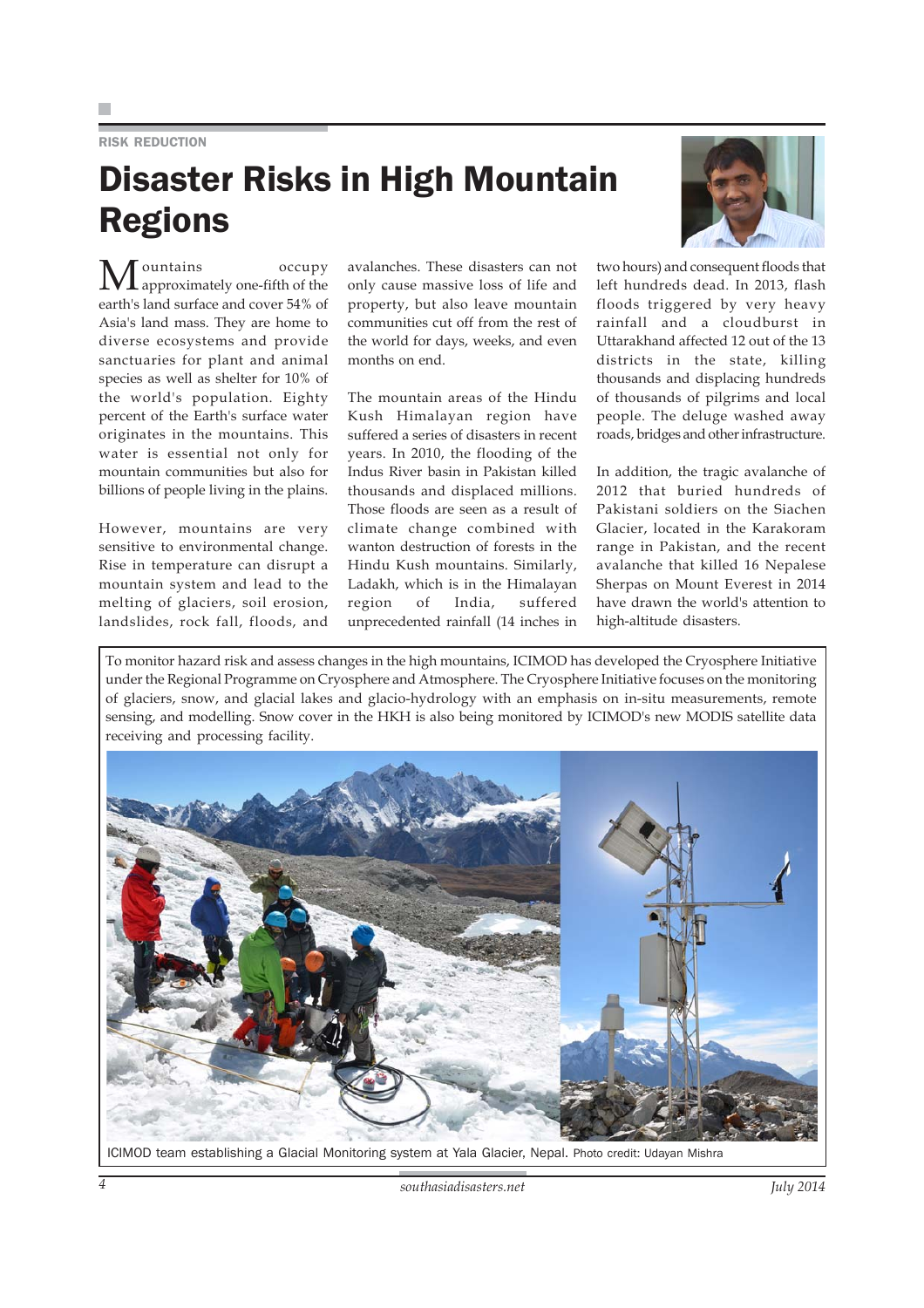Among the most worrying hazards in high-mountain areas are glacial lake outburst floods. Recent studies by the International Centre for Integrated Mountain Development (ICIMOD) and other institutions have identified over 200 glacial lakes in the Hindu Kush Himalayan region at risk of causing a glacial lake outburst flood. ICIMOD, in collaboration with respective national government agencies, has been establishing glacial lake monitoring systems at selected glacial lakes in the Himalayas and in the landscape surrounding Mount Kailash in southwestern Tibet to facilitate data collection and analysis to assess the potential risk of glacial lake outburst floods.

High altitude mountain ecosystems are under immense stress due to the demands of the growing world economy and impacts of climate change, while mountain communities are deprived of the development gains made at their expense. Communities living in high altitudes are also at constant risk of

landslides, flash floods, and other disasters. The critical questions we need to ask are: How can we sustainably harness the potential of mountains, without creating disaster risks for mountain communities? How can mountain people be compensated for the services they provide to downstream users?

There are no easy answers to these questions. Urgent integrated efforts are required to protect fragile mountains from the impacts of climate change and to reduce disaster risks in mountain regions. These efforts may include proper drainage management to control shallow debris and bioengineering using appropriate forms of vegetation to stabilize vulnerable surface areas; ensuring disaster preparedness among mountain communities; setting up GLOF, flood and landslide early warning systems and improving information flow; and providing access to mitigation and relief measures. Further, there is an urgent need for transboundary and regional cooperation among

mountain countries in the areas of data sharing, flood and seismic catastrophe management, periodic digital hazard mapping, monitoring and modeling for accurate understanding and forecasting of disasters to save thousands of lives.

To that end ICIMOD has long been exploring ways to reduce the risk of disasters resulting from natural hazards in the mountains. It has focused its efforts on assessing the differential vulnerabilities and coping capacities of women and men. ICIMOD has also fostered regional and transboundary cooperation in disaster risk reduction, and remains committed to strengthening gendersensitive policies and practices in disaster early warning, communitybased disaster risk reduction, and disaster response in the high mountain region.

> **– Hari Krishna Nibanupudi,** Senior Disaster Risk Reduction Specialist, International Centre for Integrated Mountain Development (ICIMOD), Nepal

#### PREPAREDNESS

## Planning Disaster Preparedness in India: Key Thoughts

India has woken up very late in<br>Iterms of policy-making for terms of policy-making for preparing and mitigating disasters. It was as late as the year 2005 that we had a disaster management policy. Even after putting the policy in place we have had major disasters that we have been ineffective in responding to. The most horrendous in the series being the Uttarakhand floods in June 2013 in which thousands of people lost their lives. The hills came crumbling down and yet we put the blame on the fury of the "nature". It is quite a well-known fact that it was illegal mining and dams that led to the hollowing of the hills and they came down when the flash floods occurred. Uttarakhand was a "human-made" disaster. The Live Mint magazine<sup>1</sup> dated 29<sup>th</sup> April 2014 reports that the "Government panel blames hydel-power projects for the deadly Uttarakhand floods". This is so typical of India where we love to play the blame game after the tragedy has occurred instead of addressing the root cause of disasters and distress. In this write-up I am not presenting solutions but posing a few questions to the readers as to how we can talk about disasterpreparedness in a country like India with its current social, political and

economic situation where inequality is at an all-time high and the state has been focusing too much on economic growth at the cost of the environment and cultural concerns.

The voices of concern of grassroots social and environmental activists are subdued as they caution us about the impending disasters. How easy it is for the Indian government and citizens to forget the sacrifice of Swami Nigamananda who died trying to protect the fragile mountain-ecology of Uttarakhand and preventing mining in its river beds particularly that of River Ganga.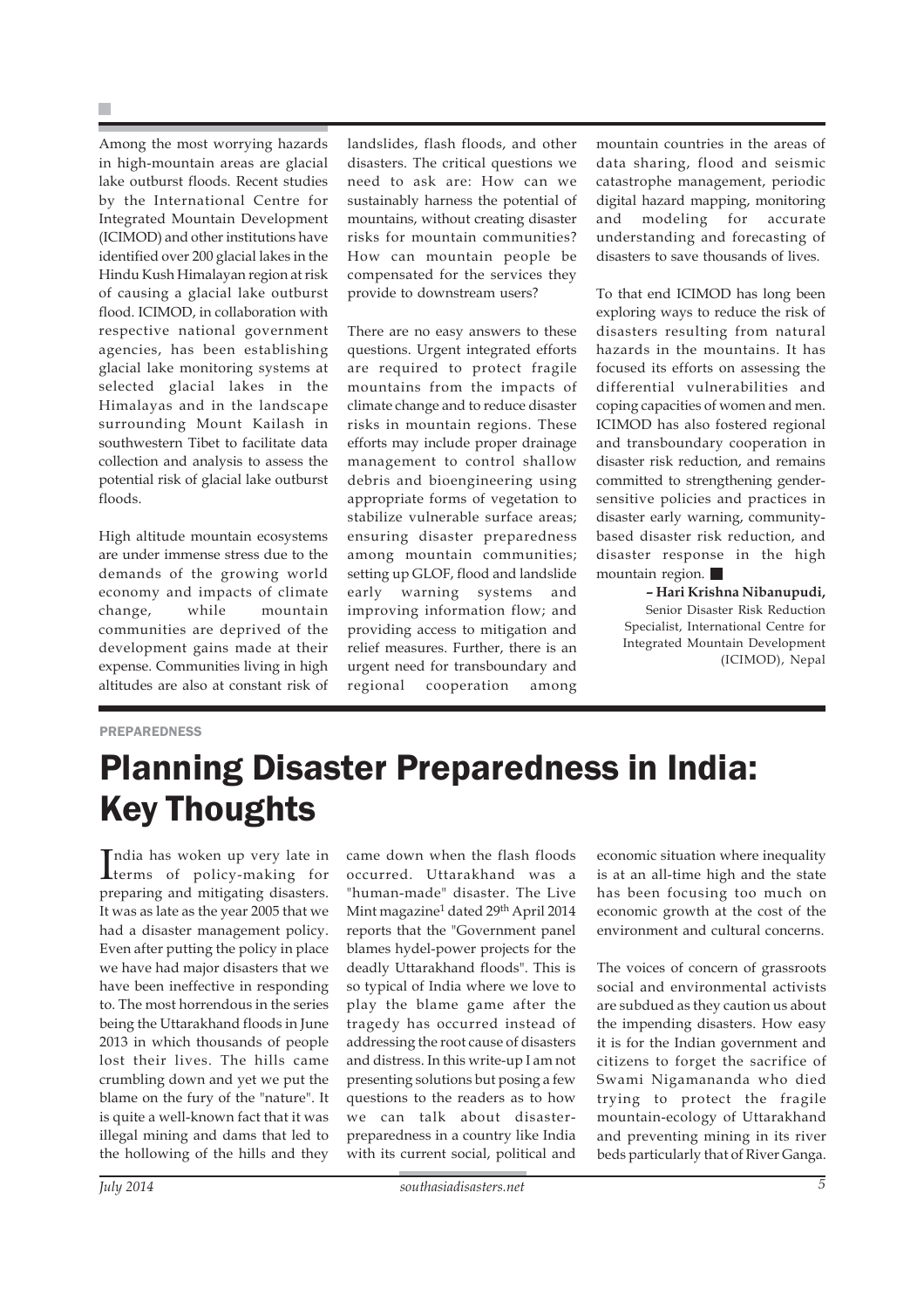The dirty nexus between the state and the mining industries was successful in eradicating the voice that opposed them. How can we discuss disaster-preparedness in a country where civil society is crushed by such unfair means? India claims itself to be a democracy and yet the state oppresses the people who are trying to protect the environment and culture of their land. For any kind of disaster-preparedness we have to be inclusive in our decisionmaking processes. How was mining and haphazard construction activity ever approved in the fragile ecosystems is the critical question everybody needs to ask not just in the aftermath of the disaster but before it occurs just like Swami Nigamananda did. How can we achieve any kind of environmental and social justice when the voices of our crusaders are silenced by those who are out to destroy the environment for selfish gains? How does the state allow these whistle blowers to be attacked and die when abroad these people are being worshipped like Gods?

Yet another example of an impending disaster would be the indiscriminate mining and industrial activities in Chattisgarh that has already alienated thousands of indigenous people from their land and is causing massive land degradation and pollution in that region. Prosperous tribal communities who did not know what disease and sickness was now face the challenges of multiple health problems ranging from respiratory diseases to skin problems. The private mining companies have sucked every drop of their blood by acquiring their lands through unfair practices and not even giving them adequate compensation for it. The state has been complicit in these acquisitions and has favoured the powerful in their transactions.



Further, the voices of RtI activists such as Ramesh Agrawal, a resident of Raigarh who has been actively challenging the private mining companies are dimmed by using violence against them. Mr Agrawal had been active in opposing private mining companies in and around Raigarh in *jan sunvais* (public hearings) and also faced arrest for the same. In the year 2011 he spent over two months in the jail on charges by a private company of using abusive language and instigating people against them at a public hearing. In April 2012 due to his active pursuance, the National Green Tribunal cancelled the mining permit for a private company in Tamnar block of Raigarh district and ordered that a fresh public hearing be conducted since the previous one appeared fake. Within three months of this people's victory Mr Ramesh Agrawal was shot in his shop by 2 unidentified assailants and suffered major leg injuries for which he underwent several surgeries. He continues to limp but the attack has not marred his spirit to fight against selfish capitalists who are destroying the physical and social environment of Raigarh.

The reason for discussing activists like Swami Nigamanand and Ramesh Agrawal in the context of disasterpreparedness in India is to highlight the faulty priorities of the state and its failure to incorporate citizens' voices in its blind quest for economic growth. The neo-liberal turn in India's economic policy is the biggest threat for disasterpreparedness in the country. So long as the Indian state keeps turning a deaf ear to the voices of people like the late Swami Nigamananda and Mr Ramesh Agrawal, there is little hope for this country to be prepared for handling its disasters and emerge as a resilient democracy where people's voices of concern are heard. Climate change is already showing its impacts in India and it is predicted that disasters particularly floods and droughts will be on the rise in the coming years. In such a scenario, the food and livelihood security of millions in India are at risk. These grassroots voices need to be heard and incorporated into the fold of environmental planning in India or else their exclusion will be a bigger disaster than the "natural disaster" itself.

#### **– Kanchan Gandhi,**

Associate Professor, School of Planning

and Architecture, Vijayawada, India 1 http://www.livemint.com/Politics/jI2NRcscwg8AcEDpUasCEN/Govt-panelblames-hydropower-plants-for-deadly-floods.html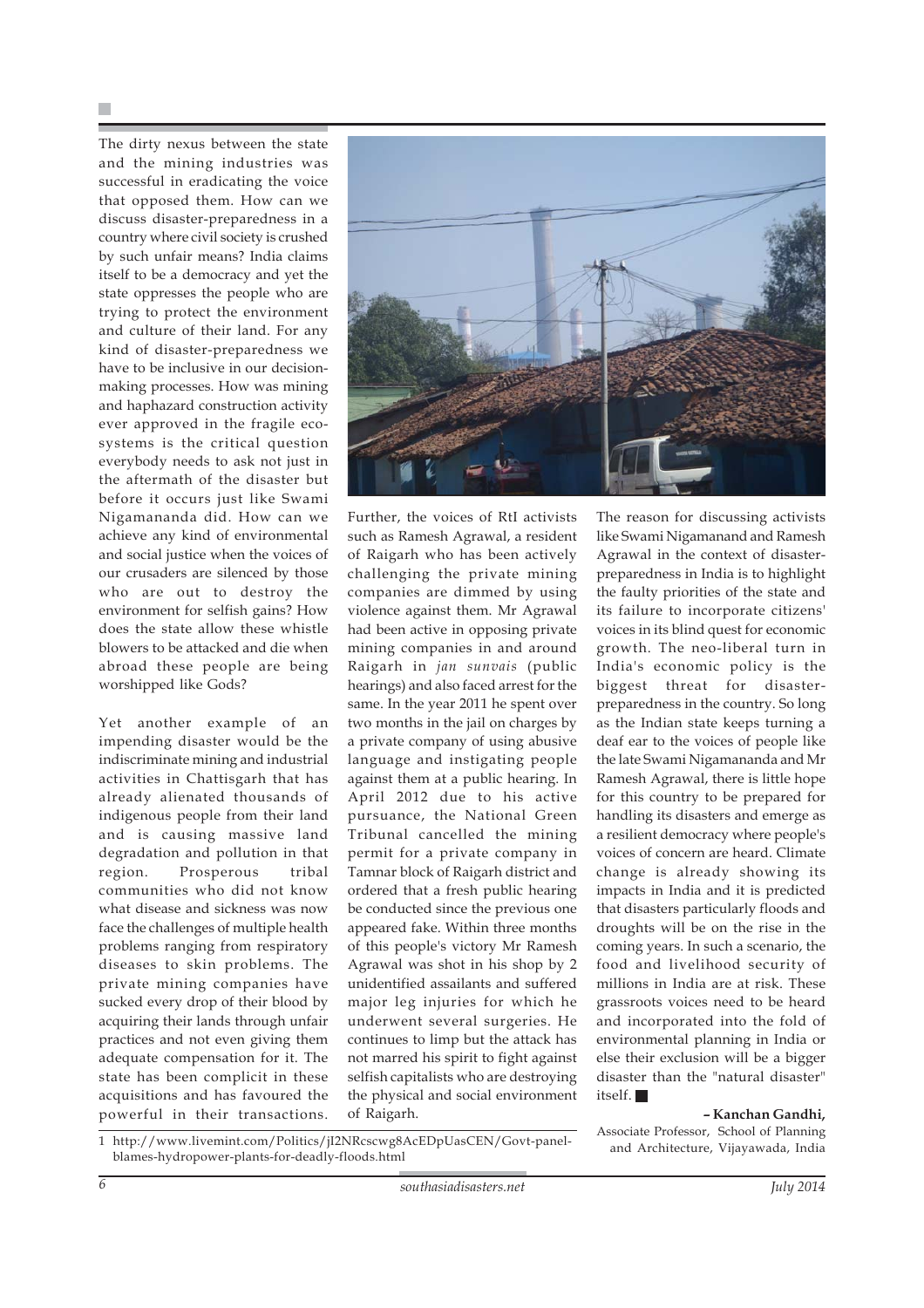#### CLIMATE CHANGE ADAPTATION

### Overview of the State Action Plan on Climate Change (SAPCC) for Sikkim

Introduction<br>The India The Indian state of Sikkim is located in the north-eastern part of the country. Bounded by Tibet, Nepal and Bhutan on three sides, the state of Sikkim is of special strategic importance for India. Apart from its strategic significance, this state is also a biodiversity hotspot. However, anthropogenic activity induced climate change threatens this ecologically gifted albeit fragile state. The government of India has woken up to the urgency of introducing concerted plans at the policy level that can facilitate adaptation to climate change in Sikkim and similar ecologically fragile states. The result was the National Action Plan on Climate Change (NAPCC) which was formulated and launched in June 2008. The onus of this plan was to facilitate adaptation to climate change based on efficient technology solutions that engender ecological sustainability. To translate this plan into action, local level state action plans for climate change were

formulated to address the exigencies of climate change adaptation at individual state level. The natural culmination of this strategy was the Sikkim State Action Plan on Climate Change (SAPCC).

#### The Need for State Action Plan for Climate Change (SAPCC) in Sikkim

The state of Sikkim encompasses the Lesser Himalaya, Central Himalaya, and the Tethys Himalaya. Due its temperate climate conditions, the state is rich in biodiversity with a variety of flora and fauna. The state has a large number of glaciers (84) and glacial lakes (315). According to the 2011 census, the population of the state is 0.61 million of which almost 75% is rural.

However, the state is ecologically sensitive and is constantly under the threat of climate change. Long term meteorological data points to the rising of average temperatures at the rate of 0.2-0.3°C per decade and to the fluctuation in the pattern of monsoons. Moreover, between 1957

and 2009, the minimum temperatures have increased by 2.5 $\degree$ C. The graphs show the average maximum and minimum temperature along with annual rainfall trends in Sikkim<sup>1</sup>:

Furthermore, the erratic rainfall is now received in short and intense bursts which escalates the risk of landslides and flashfoolds and the possibility of a long and dry winter. All these factors pose a grave climatic threat to Sikkim and vindicate the need for a state level plan on climate change adaptation.

#### Main Features of the Sikkim SAPCC

A plan is an instrument to transform intent into action. To better understand the rationale behind devising this plan, it is necessary to examine the areas of concern for the state in a changing climate scenario. These areas of concern are as follows2:

• Ensuring sustainability of water resources and meeting rising water demand in the future as



1 Sikkim Action Plan on Climate Change (2012-2030), http://envfor.nic.in/downloads/publicinformation/Sikkim-SAPCC.pdf 2 The Sikkim State Action Plan on Climate Change, http://cca.ner-india.org/sites/default/files/pictures/

2\_sikkim\_sapcc\_abstract.pdf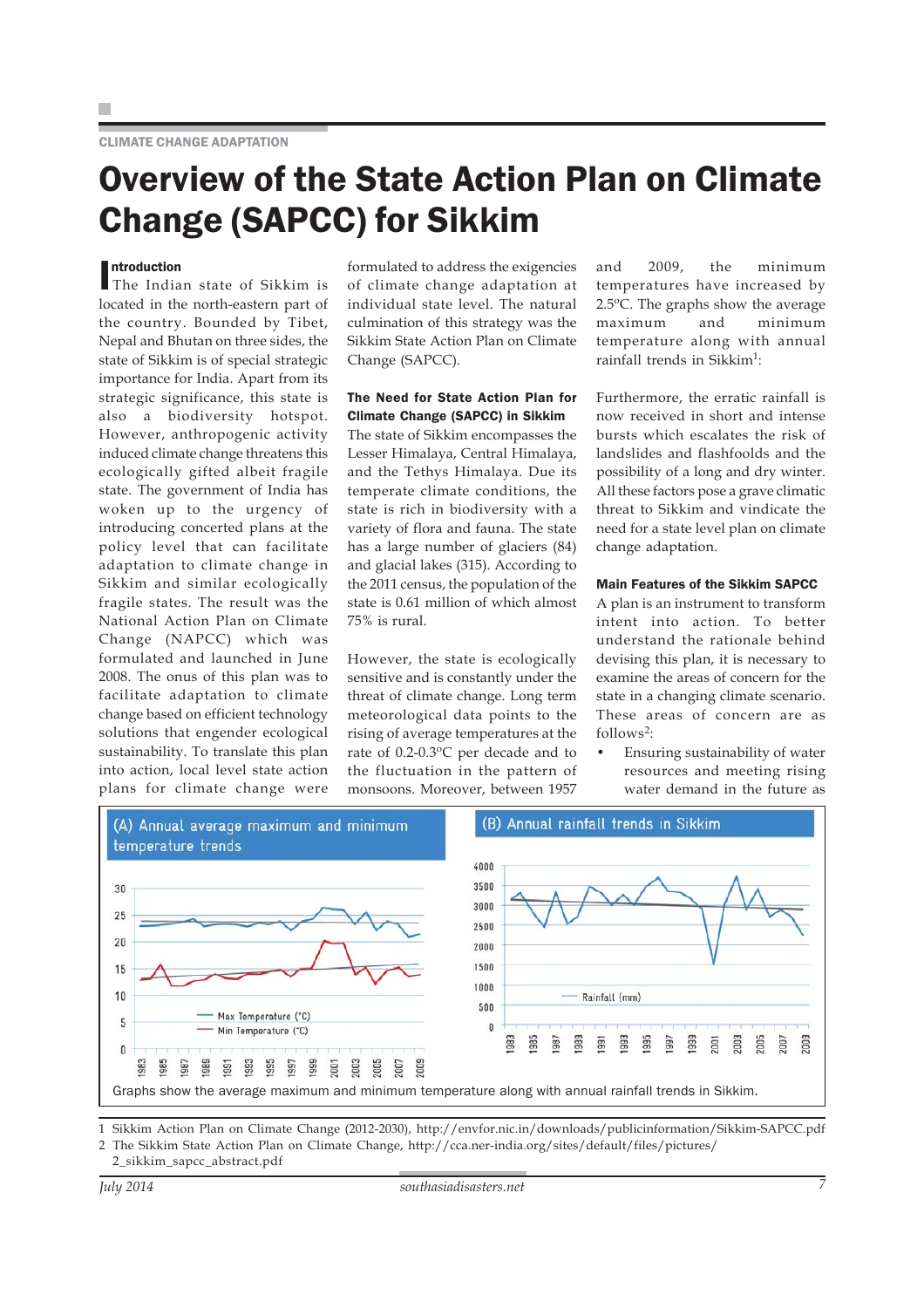the climate becomes warmer.

- Ensuring food security and thus devising strategies for agriculture, horticulture and livestock.
- Ensuring livelihoods for majority of its population dependent on agriculture, agriculture allied services, forest produce, and ecotourism.
- Protecting and conserving forests and biodiversity.
- Sustaining the habitats and human health security in a changing climate scenario.
- Introducing energy efficiency and renewable energy technologies

After highlighting the areas of concern for the state of Sikkim in a changing climate scenario, this plan delineates the sectors for which strategies for adaptation to climate change have been included. These sectors include the following:

- a. Water
- b. Agriculture, Horticulture and Livestock
- c. Biodiversity, forests, wildlife and ecotourism
- d. Promotion of energy efficiency e. Urban and rural habitats and communities

After the identification of the areas of concern in a changing climate

scenario and of the relevant sectors for which mitigation and adaptation strategies need to devised, the SAPCC progresses to a sector wise description of these strategies. Furthermore, the challenges to each of these sectors have also been highlighted. All in all, the SAPCC for Sikkim is a seminal document that lists out a comprehensive list of climate related threats to different sectors of the state and suggests strategies to counteract on these threats. Most importantly, this plan has paved the way for a concerted climate change adaptation effort to start in this beautiful state.

**– Kshitij Gupta**

#### CASE STUDY

## Living with Floods in Assam

In floodplain areas around the<br>world, farmers use the silt deposits n floodplain areas around the that floods bring as a traditional way to upgrade soil quality. However, floods can also cause a sandy layer to be deposited, which can have longterm impacts on soil fertility. This problem is particularly significant in Dhemaji District in north-eastern Assam where sand deposition is making it difficult for many farmers to make a living. The average rice yield in the state of Assam between 1990-91 and 2009-10 was 1,433 kg per hectare. But, in the sand-deposited villages of Dhemaji District, the average yield is 315 kg of rice per hectare. Why is this the case and what are the costs borne by poor farmers as a result of sand deposits?

#### Sand Deposition in the Dhemaji Valley

Dhemaji is a narrow valley district surrounded by the steep slopes of the Arunachal Himalaya to the north and the east, and by the Brahmaputra River to the south. The district, once considered the rice bowl of Assam, has been transformed into a virtual desert due to sand deposition caused by flooding from the Himalayan



I am 42 year old and Naruathan is my birthplace. When I was a child I had seen the river MAGUMAARI (a stream of JIYADHAL River) flowing with clean and nutritious water through village. We had sufficient rainy water for irrigation and very fertile land. But the heavy floods of 1979, 1983, 1988 and 1996 have completely changed the picture of our

village. No we are staying inundated for six months as the river depth has decreased due to sedimentation. Water directly enters the villages and destroys everything (including agriculture, livestock and houses). The productivity of land has also decreased. We don't have a place to stay safe during the monsoons. We rush to high raised place like on roads, we drink flood water and if we get relief we have food to eat but if we didn't get relief our children and family members face starvation.

'We don't have money to migrate to a safer place; we don't have land for earning. Is there any way of getting our old days back'.

**– Gobind Chattri,** Naruathan Village, Assam

tributaries of the Brahmaputra River. Floods in the year 2000 affected about 330,000 people in 810 villages, damaging 11,331 hectares of standing crop. The floods of 2011 affected a population of 154,000 and an area of 28,300 hectares in 261 villages in the district.

The floods have clearly ravaged agriculture production. Between 1992 and 2004-05, net sown area in

the district decreased by about 11%. Furthermore, fallow and uncultivated land increased by 35%. Average paddy productivity in Dhemaji District is now much lower than the state average.

#### **– Brij Chauhan**

*Reference: Sand Deposition and Poverty Among Farm Households in Northeastern Assam, Policy Brief, Number 65- 12, November 2012*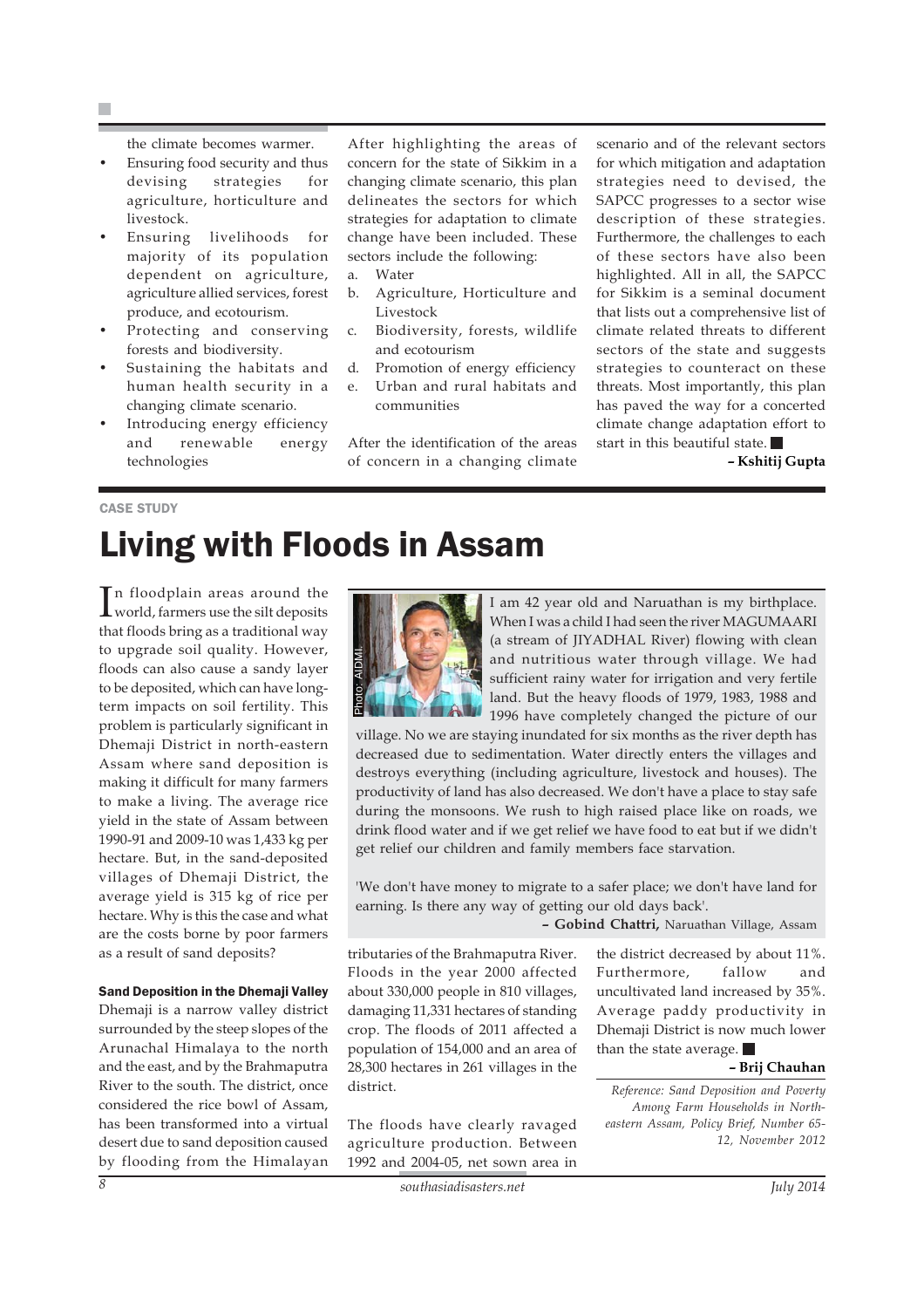REDUCING VULNERABILITY

### The Vulnerability of Sikkim to Multiple Hazards

#### **Importance of Hazard, Vulnet**<br>and Capacity Assessments **nportance of Hazard, Vulnerability**

Disasters disrupt development. It is now a universally acknowledged fact that disasters can offset the progress on developmental outcomes in the areas they strike, pushing their citizens into a state of poverty and privation. Furthermore, the areas affected by disasters are also left exposed to newer risks. In this context, it becomes imperative to mitigate the adverse impacts of disasters for making the development outcomes of an area resilient. One of the most potent methods to achieve this aforesaid resilience is a Hazard, Vulnerability and Capacity Assessment (HVCA) exercise.

Founded on the principle that effective mitigation necessitates the identification of all the possible hazards to which an area might be susceptible to, an HVCA exercise is often referred to as the backbone of any disaster mitigation and management effort. Since disaster risk is a function of hazard, vulnerability and the coping capacity of a system/s, an HVCA exercise can be viewed as a scientific instrument in reducing vulnerability. The following equation explains this:

| Disaster<br> Risk = | Natural Hazard ×<br>Vulnerability |
|---------------------|-----------------------------------|
|                     | Capacity of Societal System       |

#### The Multi Hazard Risk and Vulnerability Assessment (MRHVA) in Sikkim

The state of Sikkim, situated on the north-eastern part of India is extremely vulnerable to multiple hazards. According to the census of 2011, almost 75% of the state is rural which leaves a lot of scope for development initiatives to take place. However, the state is ecologically fragile and prone to a variety of hazards. A Multi Hazard Risk Vulnerability Assessment (MHRVA) was conducted for the state of Sikkim to help the stakeholders at various levels to make informed decisions for reducing the vulnerability of Sikkim to various hazards. This MHRVA is a seminal document that is aimed at enhancing community preparedness.

The state is exposed to the following hazards:

- a. Landslide hazards
- b. Earthquake hazards
- c. Fire hazards
- d. Flood/ flash floods hazards
- e. Snow Avalanches hazards
- f. Drought hazards
- g. Hailstorm, Thundering and lightening hazards.
- h. Riots and stampedes

The objectives of this MHVRA are as follows:

- Investigate prominent natural and humancaused events.
- Identify the various hazards affected by that area and hazards likely to occur in Sikkim.
- Identify any threats that may require a timely and coordinated response to protect lives, property, and to reduce economic losses.
- Evaluation of the effectiveness of the mitigation and emergency plans and implementation of training activities such as simulation, seminars and workshops.

The methodology followed by this MHVRA to achieve the aforementioned objectives was the preparation of composite risk maps at the district, sub-district and gram panchayat level in Sikkim. These maps identified hazard risks and linked them to their geological and hydrological origin. This was followed by the scaling up of these maps by using appropriate softwares. All this was used to evolve a risk rating system for this MHRVA exercise.

The MHRVA has a risk rating system for facilitating decision making on emergency response and management. According to this rating, risks can be categorised in the following 5 categories:

• **Low Risk**

If a particular hazard has been rated as low risk then it implies that it is highly unlikely for that hazard to occur in that area as compared to other hazards.

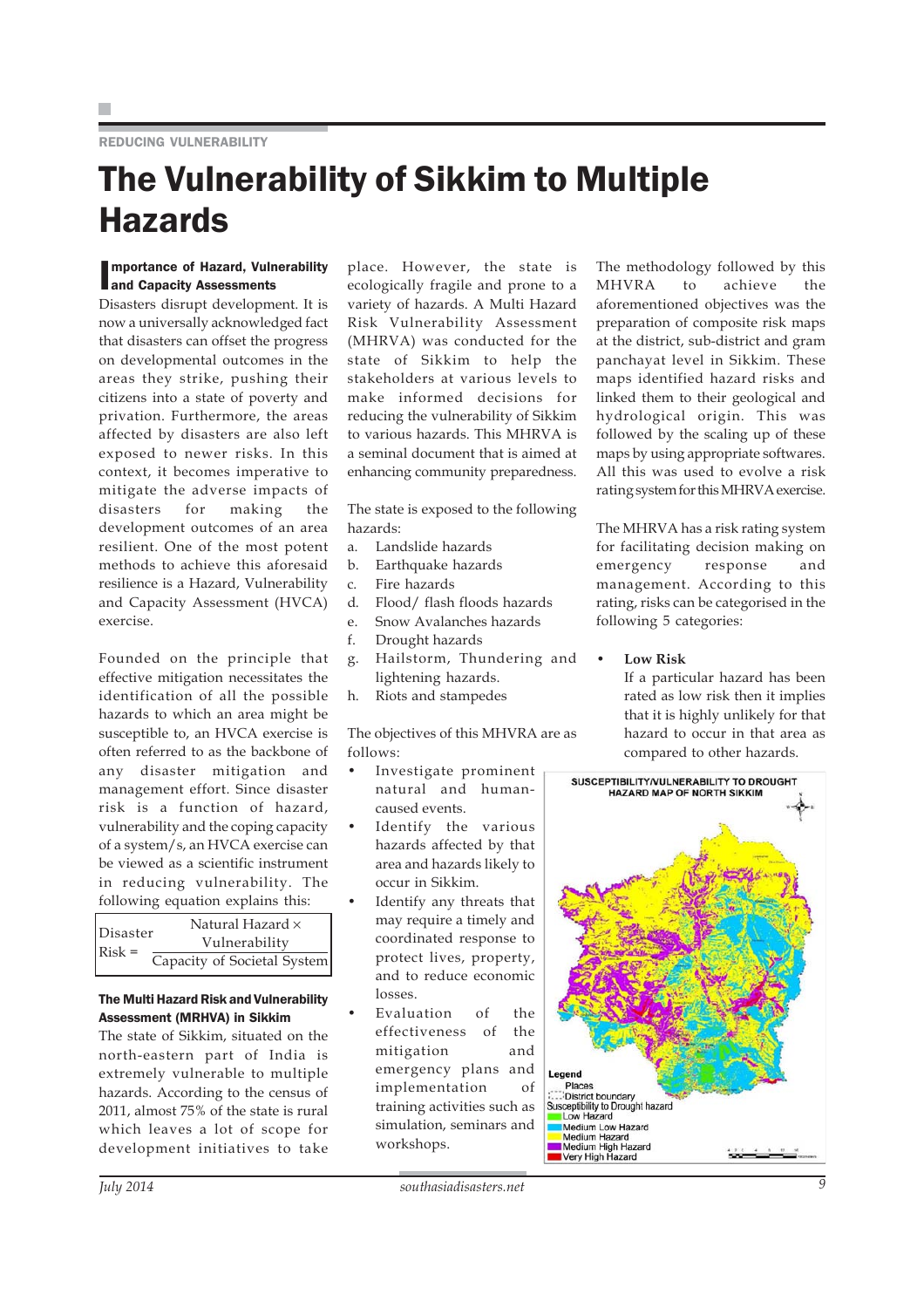#### • **Medium Low Risk**

A hazard rated medium low implies that the likelihood of that hazard in that area is relatively less but still higher than a hazard rated 'low risk'.

#### • **Medium Risk**

These hazards are at the intermediary stage of severity and frequency. Given their likelihood they should be countered with an appropriate level of urgency in preparedness.

#### • **Medium High Risk**

These hazards warrant immediate attention to evolve appropriate mitigation strategies for countering the risk emanating from them.

| <b>Drought Hazards</b>  |              |                |                  |  |
|-------------------------|--------------|----------------|------------------|--|
| <b>Hazards Category</b> | $\%$ of Area | % of Household | <b>Risk type</b> |  |
| Very High Hazards       | 0.64         | 1.13           | Very High        |  |
| Medium High Hazards     | 19.60        | 19.28          | High             |  |
| Medium Hazards          | 56.35        | 45.12          | Medium           |  |
| Medium Low Hazards      | 22.09        | 26.97          | Low              |  |
| Low Hazards             | 1.32         | 7.50           | Low <sub>1</sub> |  |

#### • **High Risk**

The risk from these hazards is the most. Therefore, such hazards necessitate the urgent attention for suitable action to be taken on mitigating such hazards.

An example of this risk rating mechanism for the hazard of drought is given in the above table.

It is on the basis of these risk ratings that this Multi Hazard Risk

Vulnerability exercise strives to enable decision makers at all levels to make important choices regarding allocation of resources for preparedness and emergency management that can lead to a more resilient Sikkim.

#### **– Ennio V. Picucci**

*Reference: Multi-Hazard Risk and Vulnerability Assessment in North, East, West & South Sikkim, http:// www.ssdma.nic.in/resources/publications/ Sikkim%20HRVA.pdf*

### World Humanitarian Summit

### Regional Consultation for West and Central Africa: Co-Chairs' Summary Report

The World Humanitarian Summit's regional consultation for west and central Africa was held in Abidjan, Côte d'Ivoire on 19-20 June 2014. It was co-chaired by the Governments of the Democratic Republic of the Congo and Côte d'Ivoire, representing the Regional Steering Group. In the spirit of the summit process' multi-stakeholder approach, the consultation brought together over 180 participants from 24 countries. This included representation from regional organisations, national and local governments, nongovernmental organizations, affected communities, local and international civil society, the private sector, academia, the media, donor governments, and United Nations organizations.

This summary highlights some of the emerging recommendations. A full consultation report, which the Regional Steering Group will publish in the coming weeks, will capture the complete array of recommendations and common observations. The co-chairs encourage regional actors to quickly turn a number of the recommendations into specific action and programmes.

Theme 1: Humanitarian Effectiveness

Theme 2: Managing Risk and Reducing Vulnerability

Theme 3: Transformation through Innovation

Theme 4: Serving the Needs of People in Conflict

Please post your comments on this report to wcafrica@whsummit.org

*for more information: www.worldhumanitariansummit.org/node/447373*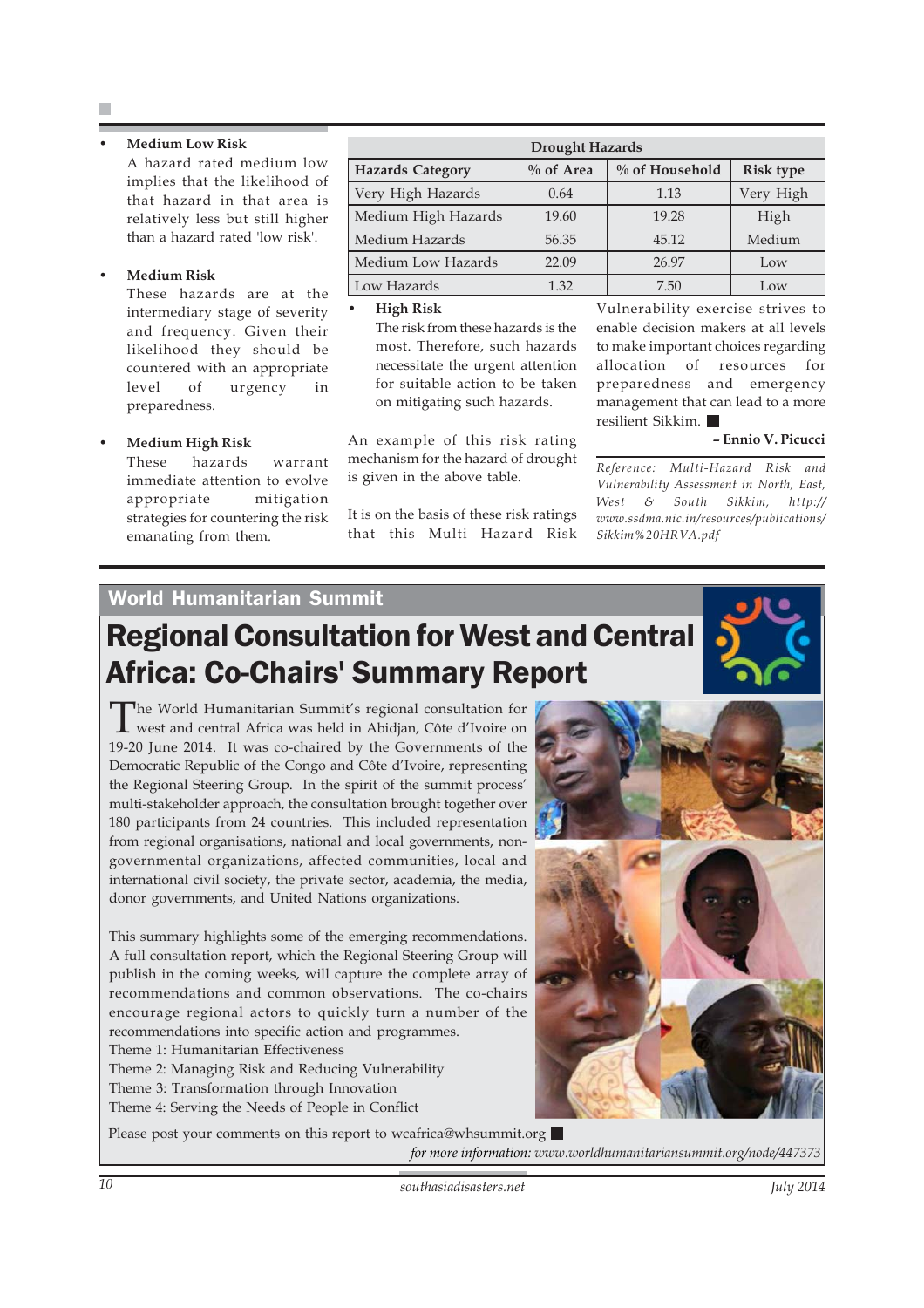#### HERITAGE AND DRR

### The Need for DRR Sensitive Heritage Conservation in Sikkim

The architecture of a region is a potent conveyor of its culture. This is also true of the state of Sikkim, where<br>centuries of history unfold as a rich tapestry in the form of imposing monasteries, temples and palaces. The edifices command the reverence of the local people while enthralling visitors. However, the high risk profile of Sikkim to various hazards is a grave threat to such monuments. There is an urgent need to evolve a systematic process of heritage conservation that addresses the exigencies of disaster risk reduction. The urgency of the problem is reflected in the fact that Sikkim has only 3 protected monuments and 305 unprotected monuments.<sup>1</sup>

The protected monuments of the state of Sikkim are as follows:

#### 1. Rabdentse Site of Ancient Capital of Sikkim

The ruins extended over a considerable area are of second Capital of Sikkim. Tensung Namgyal the second Chogyal of Sikkim and son of Phuntsok Namgyal shifted the capital from Yuksom to Rabdentse in late 17th century AD. The exposed and restored remains contain royal houses, places of worship, votive stupas etc.



 $\blacktriangleright$ 



#### 2. Dubdi Monastery

Located on top of a hill on a picturesque surrounding it was the first Monastery established by Gyalwa Lhatsun Chembo during the reign of the first king of Sikkim and was built in the year 1701 AD. The entrance of this Monastery is guarded by four divinities- the Lords of North, South, East and west. It is a double storied stonebuilt Monastery.



1 Sikkim has 305 unprotected monuments, http://isikkim.com/ 2011-05-sikkim-has-305 unprotected-monuments-041/

1641 AD. It is now a sacred place.

Near Yuksam